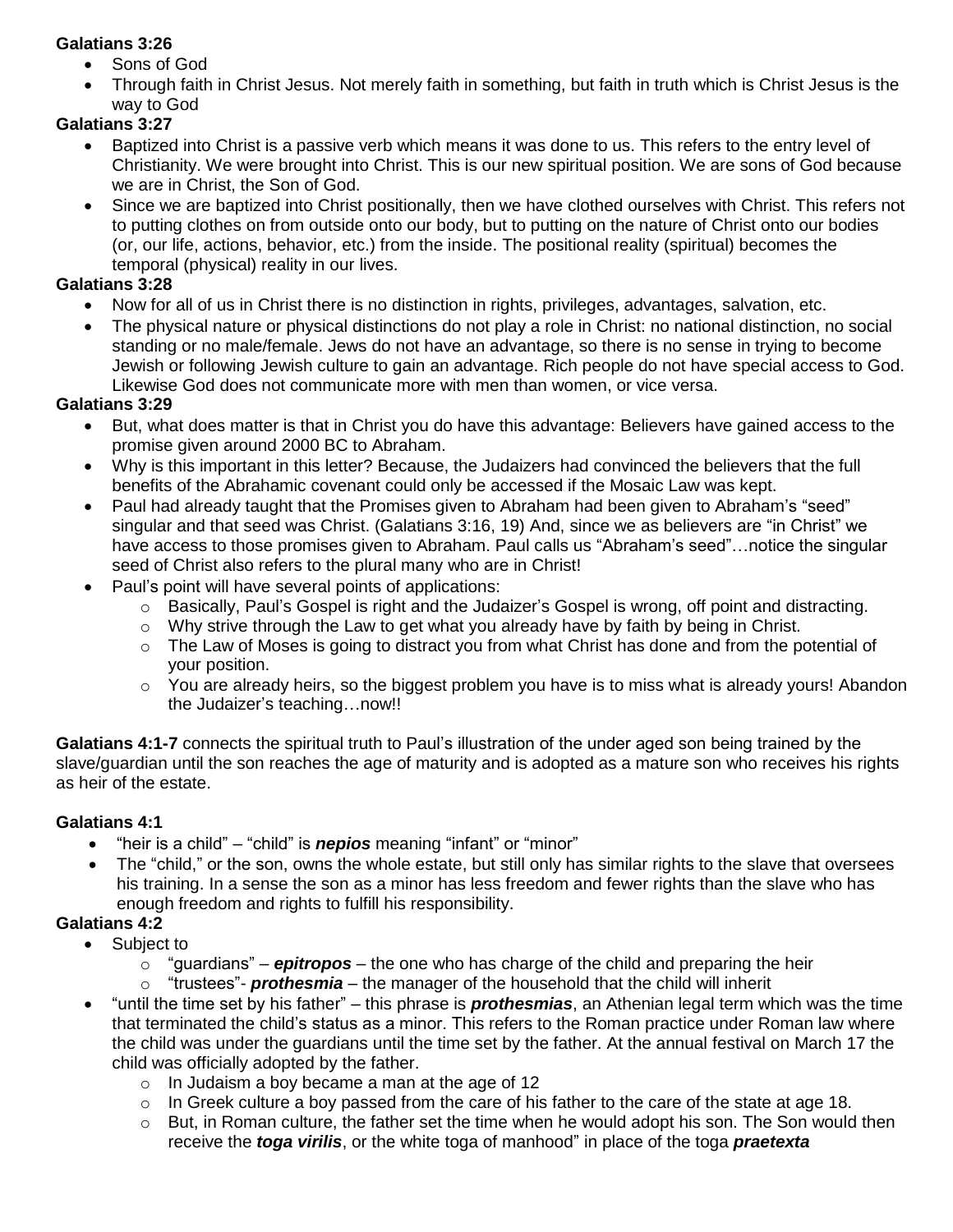#### **Galatians 4:3**

- "the basic principles of the world", or "the elements of the world," the Greek word *stoicheia* the meaning of this phrase has been widely debated. There are a few basic options to choose from:
	- 1. The letters of the alphabet as the elements of speech, but not the written characters. This would be applied to the elementary stages of religious experience common to all men.
		- a. This word is used in Hebrews  $5:12 -$  "In fact, though by this time you ought to be teachers, you need someone to teach you the elementary truths of God's word all over again. You need milk, not solid food!"
		- b. Paul would have been referring to the elemental phases of religion for both the Jew and the Gentile. This is hard to accept for it would include Paul giving recognition to the pagan rituals as foundational in the development of Christianity. This view would not be supported by his teaching in Romans 1.
	- 2. The elements from which all things have come, the material causes of the universe. *Stoicheion* is used by Peter in this way in:
		- a. 2 Peter 3:10, "The heavens will disappear with a roar; the elements will be destroyed by fire."
		- b. 2 Peter 3:12, "That day will bring about the destruction of the heavens by fire, and the elements will melt in the heat."
	- 3. The heavenly bodies, either because:
		- a. They are the basic parts of the heavens,
		- b. They cause the events in man's life and cause man's basic destiny
		- This would make sense and a connection to the use of the word *stoicheion* in
			- i. Galatians 4:9 since it is followed by Paul's rebuke of "special days,…months,…seasons and years" in 4:10.
			- ii. Colossians 2:8 also uses *stoicheion* which is again followed by Paul's similar rebuke in Colossians 2:16 of "religious festival, a New Moon celebration…a Sabbath day."
	- 4. Paul is referring to the Law of Moses. This view is consistent with Paul's earlier teaching concerning the law holding us in bondage. The difficulties are:
		- a. It would not apply to the Gentiles which are included in this discussion.
		- b. Why would Paul say, "of the world," if he were talking about "of Israel?"
	- 5. The Greek word *stoicheia* can mean "elements" as well as "alphabet," or "basic principles." This word is used the way we refer to chemistry and the elements that make up the universe. The ancient world had four elements: earth, fire, air, water. These had been expanded in the days of Rome to include: the sun, moon, stars, planets. The connection to this verse comes when we understand that each of these was associated with a god, or a demon. These "gods" controlled the calendar and were associated with feast and celebration. Paul is referring to the bondage or slavery to the practice of demon worship and a lifestyle dictated by beliefs and superstitions produced by these pagan gods. This view is supported by the following reasons:
		- a. Galatians 4:8, "Formerly, when you did not know God, you were slaves to those who by nature are not gods."
		- b. Galatians 4:9, "those weak and miserable principles (*stoicheia)*."
		- c. Galatians 4:10, "You are observing special days and months and seasons and years."
		- d. Eph. 6:10-13, shows Paul's world view included a conflict of interest, values, and priorities with demons.
		- e. Colossians 2:8 "See to it that no one takes you captive through hollow and deceptive philosophy, which depends on human tradition and the basic principles (elemental spiritual forces, or *stoicheia)* of this world rather than on Christ."
		- f. Colossians 2:20-22 "Since you died with Christ to the elemental spiritual forces (*stoicheia)* of this world, why, as though you still belonged to the world, do you submit to its rules: 'Do not handle! Do not taste! Do not touch!'? These rules, which have to do with things that are all destined to perish with use, are based on merely human commands and teachings."

So, to be in Christ means to be free from bondage to:

- **if you are Jewish**, to be free from bondage to the Mosaic Law
- **if you are a Gentile**, to be free from the bondage to the demonic forces of false religions